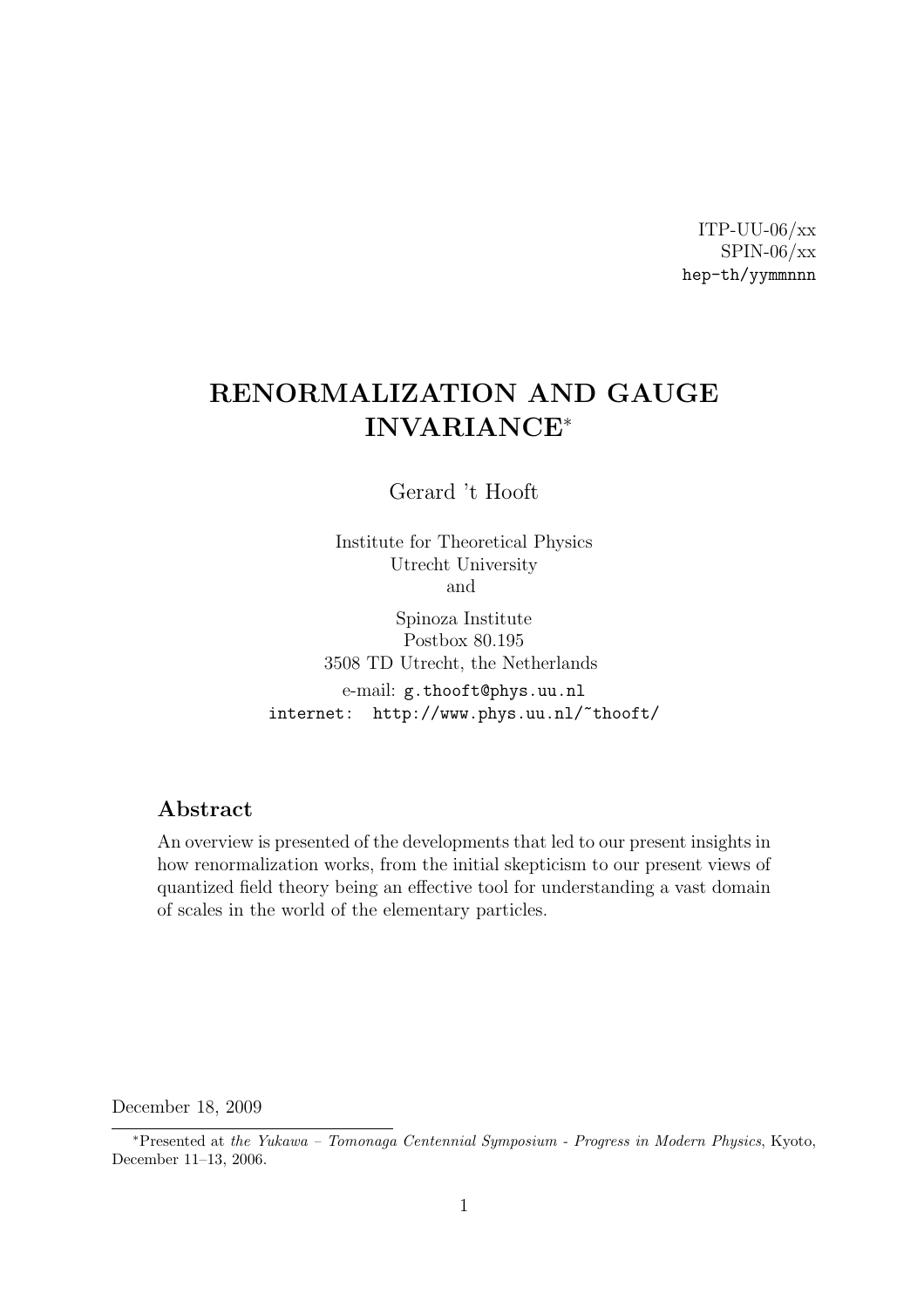## 1 Introduction: Sweeping the infinities under the rug

When the dynamical laws of continuous systems, such as the equations for fields in a multi-dimensional world, are subject to the rules of Quantum Mechanics, one encounters divergent expressions that, at first sight, seem to invalidate the entire theory. Quantum corrections are never small, because they are described by divergent integrals. Physicists searched for alternative approaches. Perhaps one should talk about discrete particles instead of continuous fields? But then, consistent descriptions of relativistic particles requires that we allow particles to be created and annihilated. The contributions of virtual particles (particles that are annihilated very shortly after being created) also tend to divergent expressions.

It was soon suggested that the infinite parts of these effects are somehow invisible, while the finite, computable parts in some cases lead to effects that agree with experimental observations. These ideas were elaborated in a very careful manner, and apparently meaningful theories emerged. Indeed, in the case of purely electro-magnetic effects, the finite parts of the amplitudes could be calculated with impressive precision, and confrontation with experimental results demonstrated without doubt that these calculations indeed reflect the real world.

In spite of these successes, however, renormalization theory was greeted with considerable skepticism. Critics observed that "the infinities are just being swept under the rug". This obviously had to be wrong; all agreements with experimental observations, according to some, had to be accidental. Why should one believe in a theory where all one has is a perturbation expansion, which, even if one could do away with the infinities, would still not converge when summed? The search for a far superior theoretical framework was intensified.

In this contribution, however, I want to emphasize that such criticism was unjustified. In a very special class of *renormalizable* theories, it is possible, and it is correct, to remove the infinities, but one has to understand what is happening in these theories. Renormalization is a natural feature, and the fact that renormalization counter terms diverge in the ultra-violet is unavoidable.

# 2 The principle of renormalization

The fact that mass terms in the Lagrangian of a quantized field theory do not exactly correspond to the real masses of the physical particles it describes, and that the coupling constants do not exactly correspond to the scattering amplitudes, should not be surprising. The interactions among particles have the effect of modifying masses and coupling strengths; if we had a quantum field theory that is finite, for instance because the spacetime points on which the fields are defined form a discrete lattice, then these mass and coupling "renormalizations" will be finite as well, and the emergence of such renormalizations should not be surprising at all. This means that, when masses and scattering amplitudes are measured, one still does not know exatly the bare mass- and coupling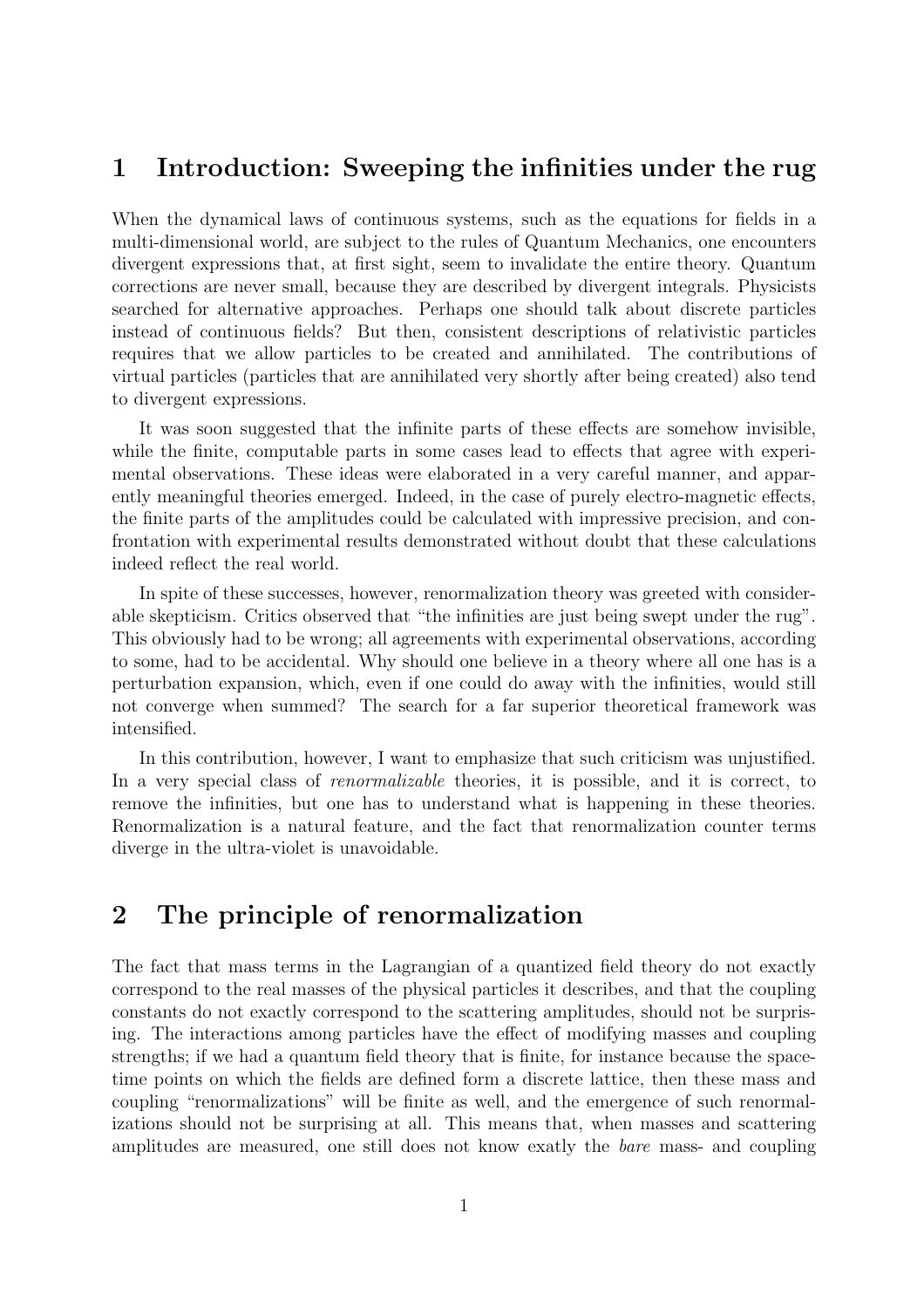parameters of the theory; what is known from experiment is the values of the masses and couplings of the real particles, which already include the renormalization effects. We call these the renormalized masses and coupling strengths.

In principle, observed phenomena only require finite field theories for their description anyway, since there is an energy limit to the collisions that can be studied, and if we choose a cutoff  $\Lambda$ , for instance by introducing a lattice with mesh size  $a = 1/\Lambda$ , our theories may well be accurate for all phenomena at energies  $E \ll \Lambda$ . In other words, limiting our experiments to an energy maximum E, implies momenta p with  $|p| < E$ , so the uncertainties  $\Delta x$  in space in general will obey  $|\Delta x| > \hbar/E$ .

The finite theory depends on finite values of its mass parameters and coupling strengths, but as soon as we modify our choice for the lattice length  $a$ , one finds that these bare parameters have to be modified as well. It so happens that the required choice for these bare parameters diverges in the limit  $a \to 0$ , or  $\Lambda \to \infty$ , but, if our theory is renormalizable, this divergence has no physical consequences at all.

One might suspect that this phenomenon is an artifact of the perturbation expansion, but in most cases where one can check, it persists beyond this expansion — or it might get worse! For many theories (such as Quantum Electrodynamics, QED), perturbation expansion is all that matters, in practice.

## 3 Calculations

For conceptual considerations, lattice field theories are very illustrative, but in practice they are rather cumbersome; there are many more sophisticated ways to introduce cut-off procedures. What happens when one does the calculations?

Essentially, lattice theories imply that there is a cut-off in momentum space. This cut-off, like the lattice itself, breaks rotational invariance. Since, for our present considerations, we are interested in more general features of such cut-offs, we could just as well replace it by a rotationally invariant one:

$$
\int d^3 \vec{k} \, dk_0 \rightarrow \int_{|\vec{k}|<\Lambda} d^3 \vec{k} \, dk_0 , \qquad (3.1)
$$

or, better still, after a Wick rotation from Minkowski space-time to Euclidean space-time,

$$
\int_{|k|<\Lambda} \mathrm{d}^4 k \ . \tag{3.2}
$$

Still more convenient for practical calculations is the replacement of propagators by more convergent propagators:

$$
\frac{1}{k^2 + m^2 - i\varepsilon} \rightarrow \frac{1}{(k^2 + m^2 - i\varepsilon)(1 + k^2/\Lambda^2 - i\varepsilon)^N},
$$
\n(3.3)

where  $N$  is a conveniently chosen power (1 or 2 usually suffices).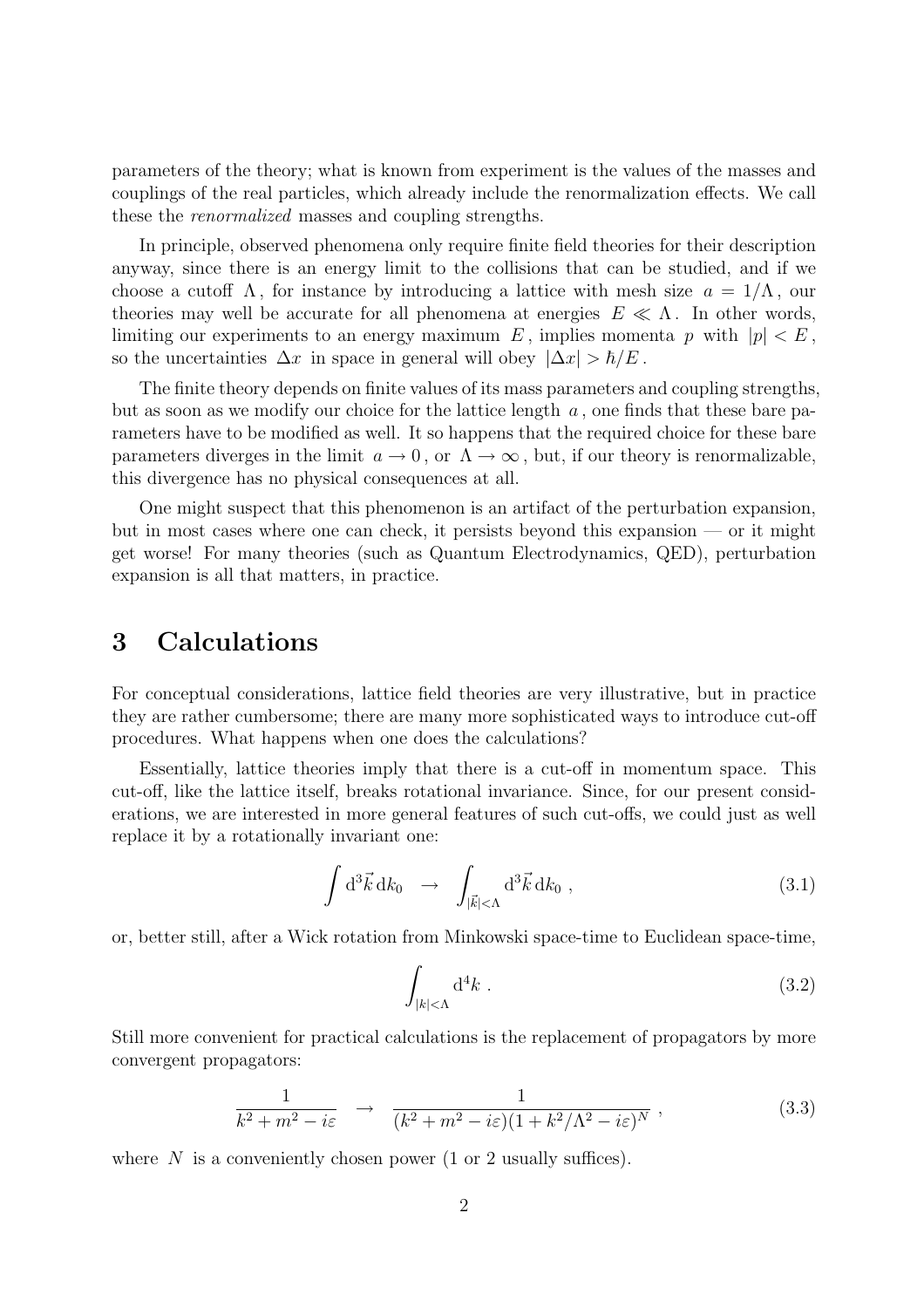It is very important to check, upon completion of the calculations, that all these different cut-off procedures are *equivalent*, which means that, apart from small adjustments of the bare parameters of the theory, the physical predictions will be the same in all these schemes, in the limit where the cut-off is moved to infinity. This indeed could be checked for all cut-off procedures discussed here.



Figure 1: a) Diagram occurring in  $\lambda \phi^4$  theory; b) Diagram for the counter term.

The bare parameters,  $m_B(\Lambda)$ ,  $q_B(\Lambda)$ , etc., will in general diverge as  $\Lambda \to \infty$ . For instance take  $\lambda \phi^4$  theory. The one-loop mass correction comes from the diagram of Fig. 1 a). In the limit  $\Lambda^2 \gg m^2$ , the integral is

$$
\delta m^2 = \frac{\lambda}{2(2\pi)^4} \int \frac{\mathrm{d}^4 k}{(k^2 + m^2 - i\varepsilon)(1 + k^2/\Lambda^2 - i\varepsilon)^2} =
$$
  
= 
$$
\frac{\lambda}{32\pi^2} \left( \Lambda^2 + m^2 \left( 1 - \log \frac{\Lambda^2}{m^2} \right) \right).
$$
 (3.4)

The divergent part of the required counter term is

$$
\Delta m^2 = \frac{\lambda}{32\pi^2} \left( -\Lambda^2 + m^2 \log \Lambda^2 \right) ; \qquad (3.5)
$$

Consequently, we have to choose

$$
m_{\text{Bare}}^2 = m^2 + \Delta m^2 \tag{3.6}
$$

Similarly, the coupling strength  $\lambda$  will require a counter term  $\Delta\lambda$  due to the three diagrams of Fig. 2. Its value is

$$
\Delta\lambda = \frac{3\lambda^2}{32\pi^2} \left( \log(\Lambda^2/m^2) \right) \ . \tag{3.7}
$$

Similar divergent counter terms are required for the higher loop corrections.

In Quantum Electrodynamics, one can replace the photon propagator analogously:

$$
\frac{\delta_{\mu\nu} - k_{\mu}k_{\nu}/(k^2 - i\varepsilon)}{k^2 - i\varepsilon} \to \frac{\delta_{\mu\nu} - k_{\mu}k_{\nu}/(k^2 - i\varepsilon)}{(k^2 - i\varepsilon)(1 + k^2/\Lambda^2 - i\varepsilon)^N} .
$$
\n(3.8)

This is allowed in spite of an apparent breach of gauge invariance because the photon itself is electrically neutral. However, if one would do this for the electron propagator, gauge-invariance would be destroyed:

$$
\frac{m - i\gamma k}{(k^2 + m^2)(1 + k^2/\Lambda^2)} = \frac{m - i\gamma k}{(1 - m^2/\Lambda^2)} \left(\frac{1}{k^2 + m^2} - \frac{1}{k^2 + \Lambda^2}\right) .
$$
 (3.9)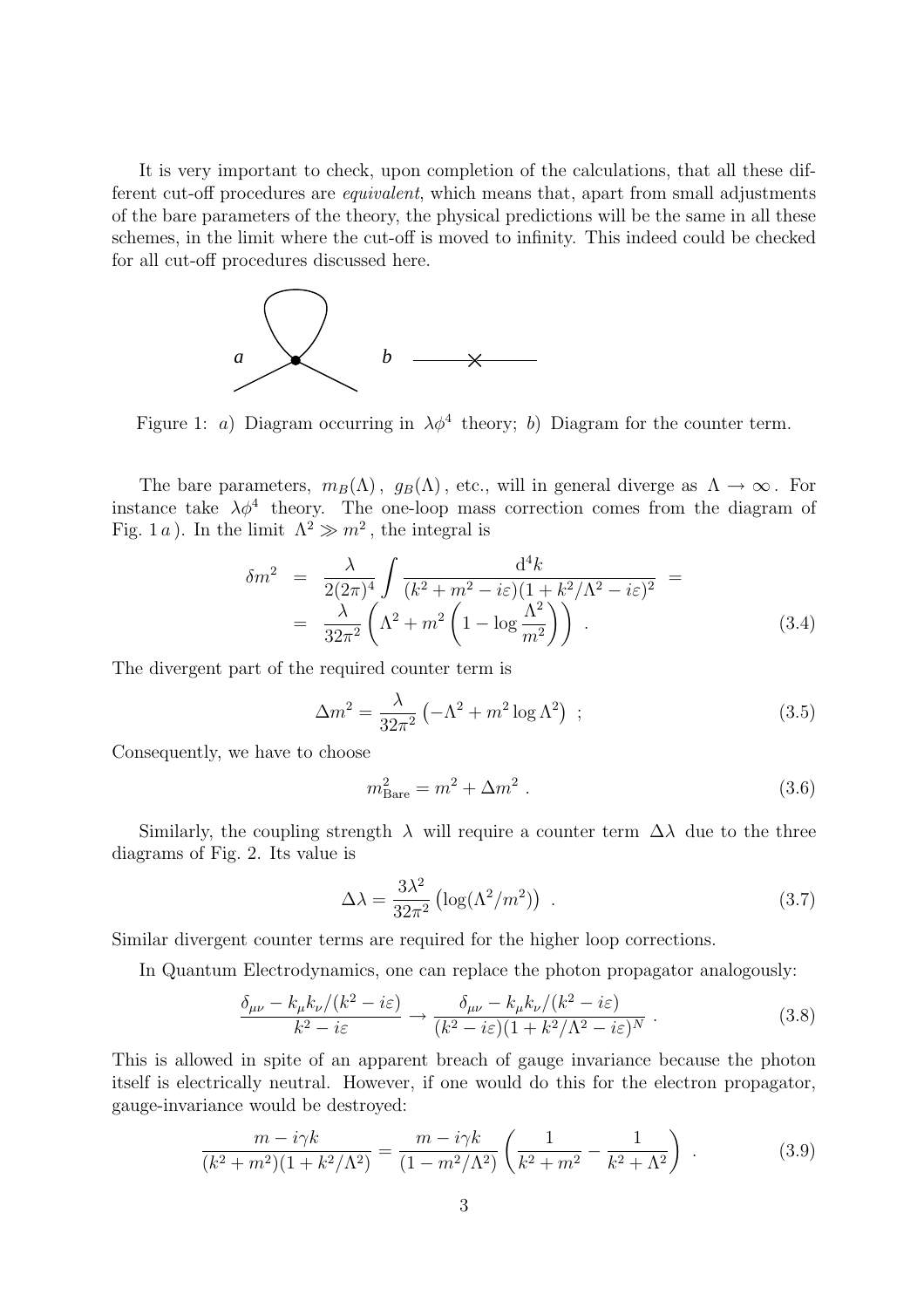

Figure 2: The three diagrams contributing to  $\Delta\lambda$  at the one-loop level.

This generates two fermions,  $\psi_1$  and  $\psi_2$ ; the second one, having negative metric because of the wrong sign, would couple to the photon via terms in the Lagrangian of the form (among others)

$$
ie\overline{\psi}_1\gamma_\mu A_\mu\psi_2\ .\tag{3.10}
$$

This cannot be combined with the kinetic terms in the Lagrangian in a gauge-invariant way.

A gauge-invariant procedure to regularize diagrams with fermions was discovered by Pauli and Villars[1]. If a fermion occurs in a closed loop, we replace the entire loop,

$$
-\text{Tr}\,\left(P_m(k_{(1)})P_m(k_{(2)})\,\cdots P_m(k_{(\ell)})\right)\,,\quad P_m(k) = \frac{m - i\gamma k}{k^2 + m^2}\,,\tag{3.11}
$$

by

$$
-\sum_{i} e_i \text{Tr} \left( P_{m_i}(k_{(1)}) P_{m_i}(k_{(2)}) \cdots P_{m_i}(k_{(\ell)}) \right) , \qquad (3.12)
$$

where  $e_i$  are weights, and the index i runs from 0 to  $\ell$ , such that

$$
e_0 = 1 \; ; \quad \sum_{i=0}^{\ell} e_i = 0 \; , \qquad \sum_{i=0}^{\ell} e_i m_i^s = 0 \qquad (s = 1, \; \cdots, \; \ell - 1) \; ;
$$

$$
m_0 = m \; ; \quad m_{i>0} > \Lambda \; ; \qquad \sum_{i=0}^{\ell} e_i m_i^s \log m_i = \text{finite} \; ; \tag{3.13}
$$

This corresponds to a theory where several fermion species, with masses  $m_i$  and weights  $e_i$  are coupled in a gauge-invariant way to the photons. Negative  $e_i$  does not invalidate gauge-invariance. It does invalidate unitarity, but only at energy levels  $E > \Lambda$ , which is harmless in the limit  $\Lambda \to \infty$ . So, we have a gauge-invariant regulator.

## 4 Yang-Mills theory

None of these tricks work to regularize Yang-Mills theory in a gauge-invariant way. Even the lattice theory has problems because it does not respect chiral invariance. In the continuum, the Lagrangian is

$$
\mathcal{L} = -\frac{1}{4} G^a_{\mu\nu} G^a_{\mu\nu} - \overline{\psi} (\gamma D + m) \psi ;
$$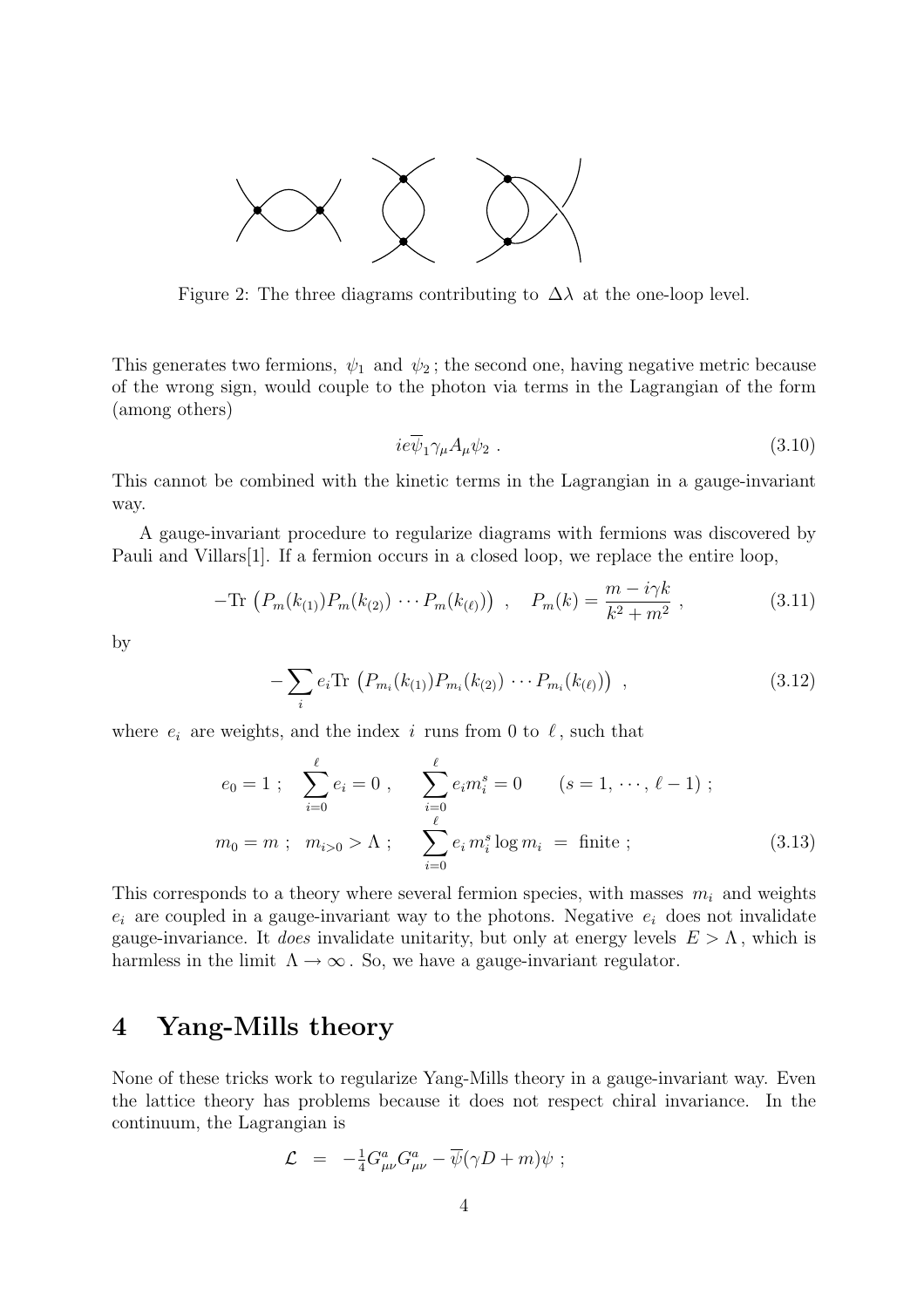$$
G_{\mu\nu}^{a} = \partial_{\mu}A_{\nu}^{a} - \partial_{\nu}A_{\mu}^{a} + g f^{abc} A_{\mu}^{b} A_{\nu}^{c} ; D_{\mu}^{ij} = \delta^{ij}\partial_{\mu} + ig T_{a}^{ij} A_{\mu}^{a} ; [T_{a}, T_{b}] = -i f^{abc} T_{c} .
$$
\n(4.1)

How do we renormalize the Yang-Mills theory? One of the first simplifications that were tried was to add a mass term,  $-\frac{1}{2}M^2(A_\mu^a)^2$  to the Lagrangian. This is not gaugeinvariant, but so what? Gauge-invariance may be expected to be restored in the limit  $M \to 0$ . Also, renormalization counter terms refer to the situation where the energies go to infinity. Surely, these mass terms should become insignificant in the high-energy limit? This, as it turned out later, was a mistake. The mass terms correspond to new polarizations of the vector particle, which in the massless case should be removed by gauge-fixing. In the massive theory, however, gauge-fixing would clash with unitarity. Therefore, even in the high-energy limit of a massive theory, gauge fixing would be illegal; consequently, the gauge degrees of freedom, which would be physically observable for the massive theory, would fluctuate so much at high momentum that they render this theory non-renormalizable, in general.

## 5 Unitarity

To investigate the situation, one must first understand the restrictions that we wish to impose on our theories. These are: Unitarity and causality<sup>1</sup>. Since the perturbation expansion for a field theory can be reformulated in terms of Feynman diagrams, it is extremely useful to discuss these notions in terms of properties of these diagrams. A second reason for looking at these diagrams is that the origin of the divergences in the loop corrections is easiest to trace in these diagrams, so one can read off what modifications are necessary to regularize these expressions while still obeying the requirements.

Diagrams consist of *propagators* connected by *vertices*. The amplitudes associated to the diagrams can either be computed in coordinate space or in terms of their Fourier transforms, *i.e.*, momentum space. We use x, y, z, for coordinates and p, q, k,  $\cdots$ for momentum space, all being 4-vectors. In coordinate space, the propagator for a scalar field with mass  $m$  is

$$
\Delta^F(x) = -i \int \mathrm{d}^4 k \frac{e^{ik \cdot x}}{k^2 + m^2 - i\varepsilon} ; \tag{5.1}
$$

One introduces the *on-shell* propagator  $\Delta^{\pm}$  as follows:[2]

$$
\Delta^{\pm}(x) = 2\pi \int d^4k \ e^{ik \cdot x} \, \delta(k^2 + m^2) \, \theta(\pm k^0) \;, \tag{5.2}
$$

and subsequently we fully employ the useful property

$$
\Delta^F(x) = \theta(x^0)\Delta^+(x) + \theta(-x^0)\Delta^-(x) . \qquad (5.3)
$$

<sup>&</sup>lt;sup>1</sup>Causality can be linked to so-called "dispersion relations" that must be obeyed by the  $S$ -matrix elements of the theory. They are closely related to the unitarity requirement and will not be further discussed here.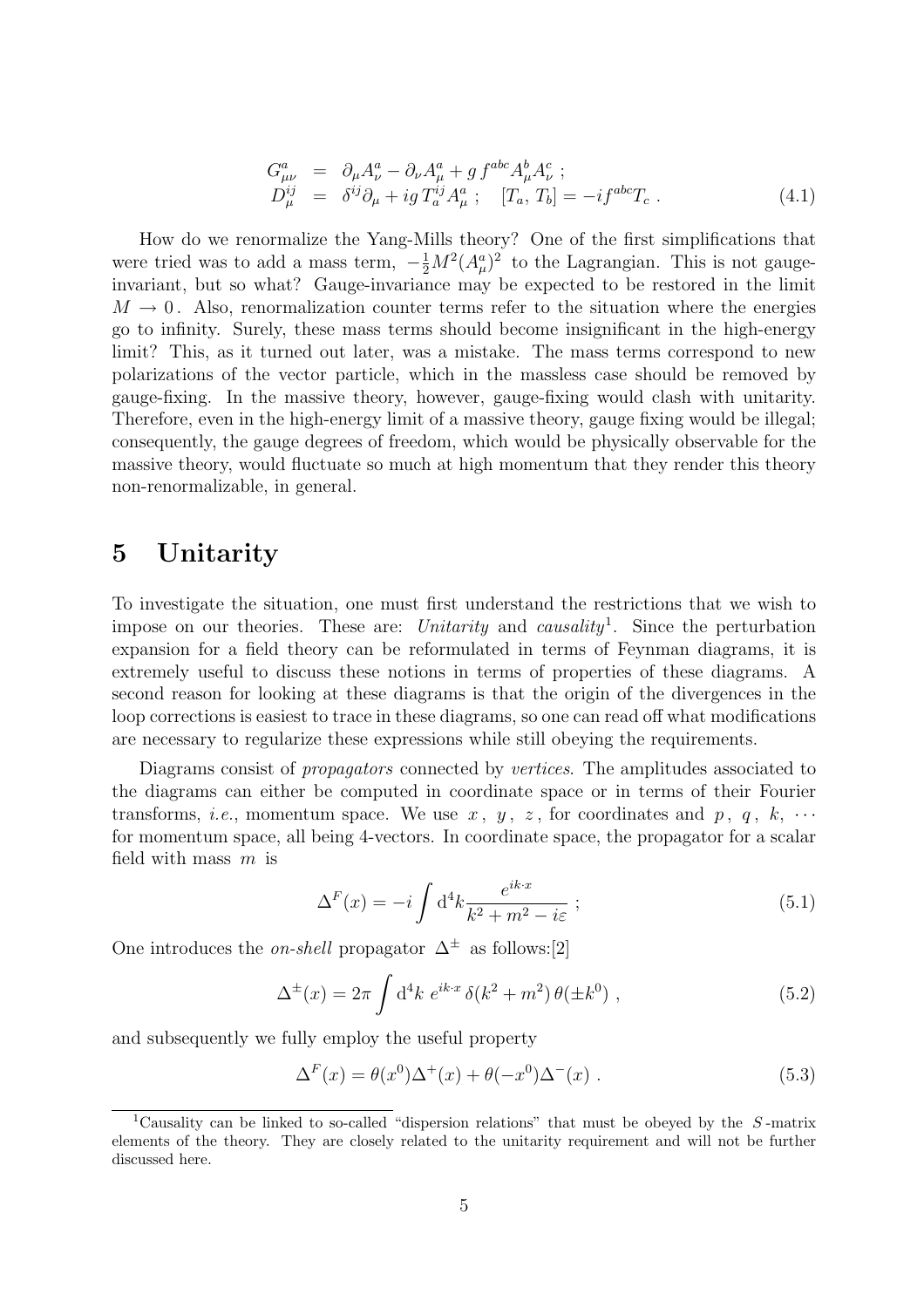

Figure 3: a ) A diagram contributing to the unitarity condition. b ) Veltman's largest time equation. Underlined vertices (indicated by circles) are the vertices that occur in the diagrams for  $S^{\dagger}$ . The sum is only over all diagrams that have the same topology, apart from the underlinings.

Unitarity corresponds to the relation  $\sum_{n} S|n\rangle\langle n|S^{\dagger} = \mathbb{I}$ . If we have the diagrams contributing to the scattering matrix  $S$ , then the diagrams for establishing this relation are sketched in Fig.  $3a$ . Using Eq.  $(5.3)$ , one arrives at the so-called *largest time equa* $tion[2]$ , which is a property of diagrams sketched in Fig. 3b). One uses this to show that all interaction parts cancel out when checking the unitarity relation

$$
SS^{\dagger} = \mathbb{I} \tag{5.4}
$$

Unitarity then automatically follows for a scalar field theory generated by a real Lagrangian, provided regularization of the infinities is done by modifications of the prapagator that are such that Eqs. (5.3) are kept intact. The latter is indeed the case for the propagator modifications (3.3), (3.8), (3.9), and (3.12), but we do see that the new terms correspond to particles with masses  $\Lambda$  or  $m_i$  that might have (components with) negative *metric*: their contribution in  $|n\rangle\langle n|$  is negative, so we have states with negative norm. The only way to ensure that unitarity survives is to choose  $\Lambda$  larger than the largest energies considered in  $S$ . In that case, simply energy conservation ensures the absence of these particles in the intermediate states  $|n\rangle$ . In the limit  $\Lambda \to \infty$  then unitarity in terms of the physical particles only, is completely restored.

The propagators for particles with spin  $\frac{1}{2}$  or 1 may be written as scalar propagators with extra polynomials of  $k_{\mu}$  in the numerator. In that case, they also obey Eq. (5.3), because the factors  $k_{\mu}$  turn into space-time differentials  $\partial_{\mu}$ . The propagators  $\Delta^{\pm}$  then have these polynomials on mass shell. Unitarity will then require that the residues of these polynomials on mass shell be non-negative. This is the case for the numerator  $g_{\mu\nu} + k_{\mu}k_{\nu}/M^2$  in the case of spin 1. It also holds for the numerators  $\gamma_4(m-i\gamma k)$  for spin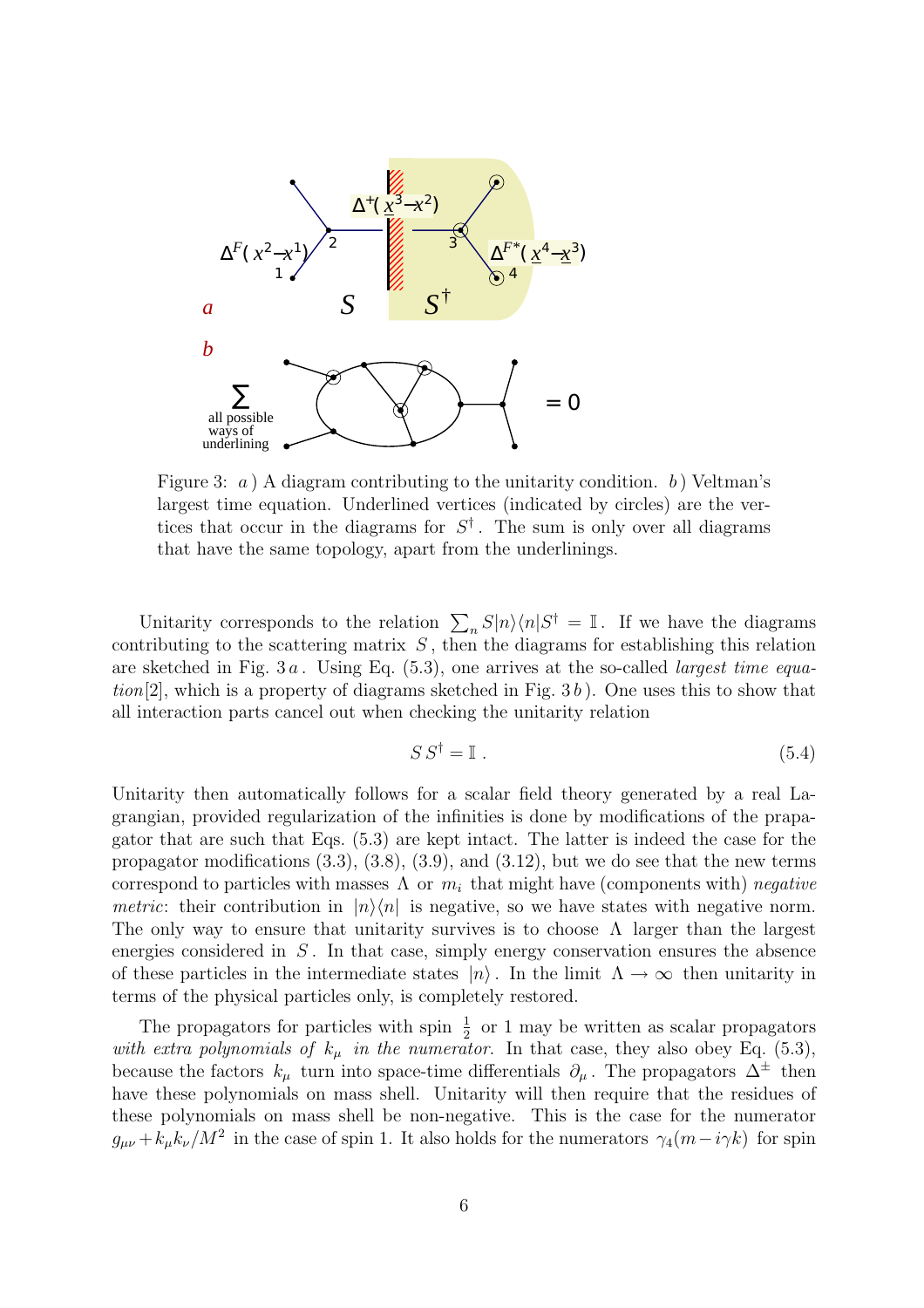1  $\frac{1}{2}$  particles<sup>2</sup>, while for their antiparticles the overall sign switches (due to the presence of  $\gamma_4$ ), which explains the need for a minus sign for every closed fermion loop. Thus, we see how unitarity can be proven in theories with these propagators, assuming that regularization was carried out with heavy mass terms only. Clearly, unitarity requires the propagator

$$
\frac{\delta_{\mu\nu} + k_{\mu}k_{\nu}/M^2}{k^2 + M^2 - i\varepsilon}
$$
\n(5.5)

for massive vector particles.

The problem with the massive vector propagator (5.5) is that the  $k_{\mu}k_{\nu}$  term diverges badly at high energies. In a renormalizable theory, we wish to replace it by

$$
\frac{\delta_{\mu\nu} - k_{\mu}k_{\nu}/(k^2 - i\varepsilon)}{k^2 + M^2 - i\varepsilon} \,, \tag{5.6}
$$

because it would be the same on mass shell, and off mass shell it would converge much better. However, here the second part generates new massless poles, with the wrong sign! An illegal massless particle with negative norm states would invalidate the unitarity relation (5.4).

#### 6 Ghosts

Particles that can be added to the Feynman rules in order to replace the divergent  $k_{\mu}k_{\nu}$ terms of the vector propagator, without modifying the scattering matrix, and that seem to spoil the unitarity relation in a renormalizable theory, are called "ghosts". They were first investigated by Feynman[3], Veltman[4] and DeWitt[5]. For the massive Yang-Mills theory, Feynman and Veltman found a single, non-oriented (real) scalar ghost with negative metric. It replaces the divergent  $k_{\mu}k_{\nu}/M^2$  term in all one-loop diagrams, see Fig. 4. Unfortunately, they could not find any similar properties for diagrams with two or more overlapping loops. The relations that were found [4] indicated that renormalizability was lost. Today, we know why this is so. In the absence of the scalar Higgs particle, Massive Yang-Mills theory does not respect gauge invariance exactly. The gauge ghost particles decouple approximately, but not entirely in the ultraviolet limit, so that their uncontrolled fluctuations in that limit would cause integrals to diverge there, beyond repair. Having approximate gauge-invariance in the UV limit is not good enough!

On the contrary, a completely gauge-invariant Yang-Mills theory where the vector particles do have a mass does exist: it is the Brout-Englert[6]-Higgs[7] theory. Only that theory can serve as a renormalizable theory for vector particles.

This theory features two species of ghost particles. One is the so-called Faddeev-Popov[8]-DeWitt[5] ghost particle. Its Feynman rules are much like those of the ghost that had been found by Feynman and Veltman, including the minus sign for each closed

<sup>&</sup>lt;sup>2</sup>We wrote the metric tensor  $g_{\mu\nu}$  rather than the Euclidean  $\delta_{\mu\nu}$  because unitarity is considered in Minkowski space-time, and because signs, as well as complex conjugation, are crucial in these arguments.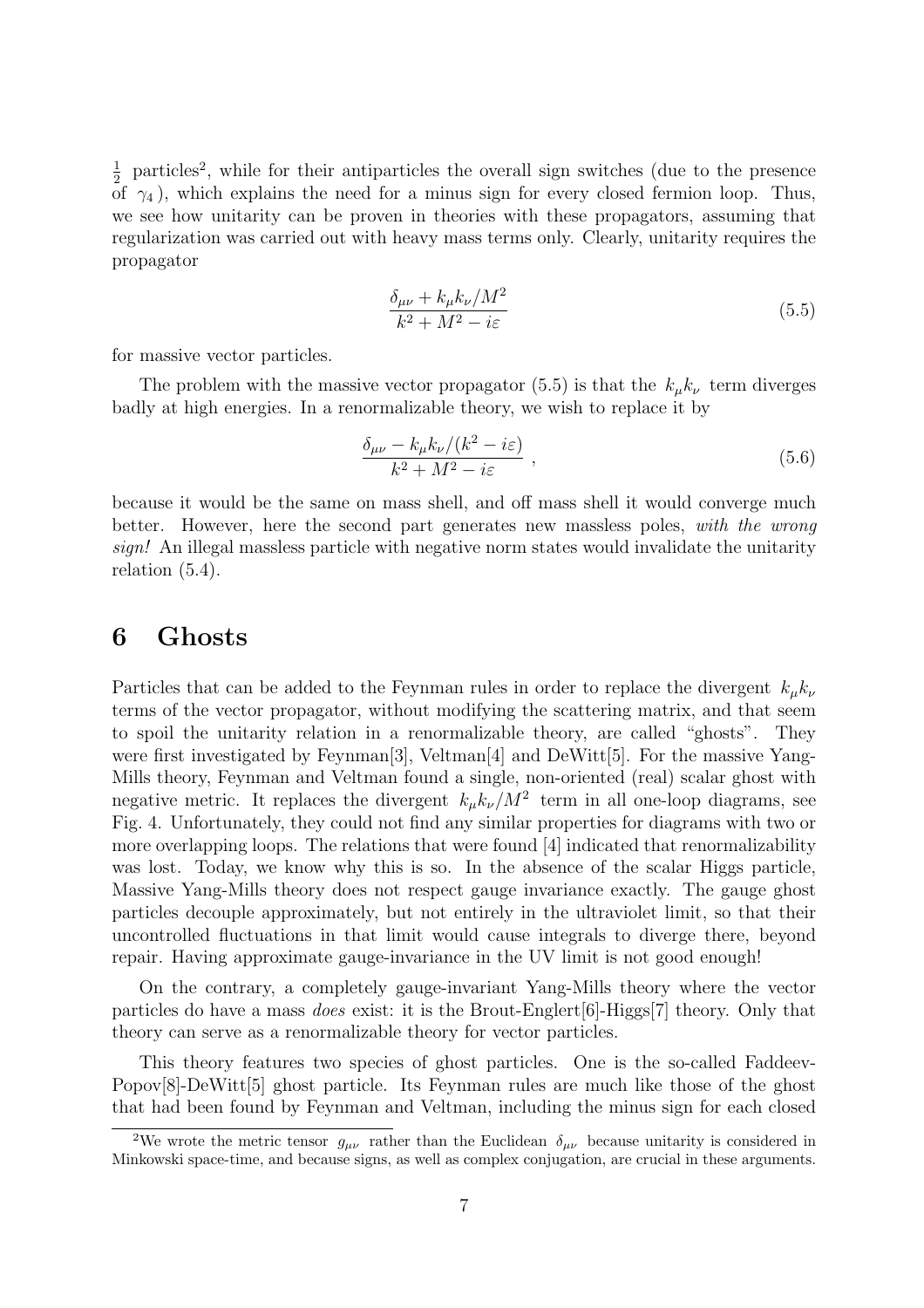

Figure 4: Relation for all one-loop insertions found by Feynman and Veltman. The blobs represent only tree diagrams, and the external lines must be physical particles on mass shell.

loop, except that it is described by a complex rather than a real field, and because of this, a closed FP loop receives a factor  $-1$  rather than  $-\frac{1}{2}$  $\frac{1}{2}$  as in Fig. 4. The other ghost particle is the transverse isospin polarization of the Higgs particle. It happens to feature the same quantum numbers as the FP particle, and it obeys exactly the same Feynman rules, except, here, we have a real particle, and it has a positive metric. Thus, we now find the explanation as to why Feynman and Veltman found a real-valued ghost with negative metric:

$$
-1 + \frac{1}{2} = -\frac{1}{2} \tag{6.1}
$$

If now the Higgs mass is sent to infinity, no Higgs contribution is seen in the one-loop diagrams of the vector particles, and so, renormalizability happened to survive at the one-loop level.

#### 7 Gauge-invariant regularization

We saw that the Brout-Englert-Higgs theory is formally renormalizable, since unitary Feynman rules are formally equivalent to renormalizable ones. This, however, should be verified explicitly as soon as cut-off procedures are used that actually break gaugeinvariance at an intermediate stage. Will gauge-invariance be restored in the limit where the cut-off parameter  $\Lambda$  is sent to infinity, in spite of the gauge-dependence of the procedure? This is not obvious, unless one could demonstrate at least the existence of a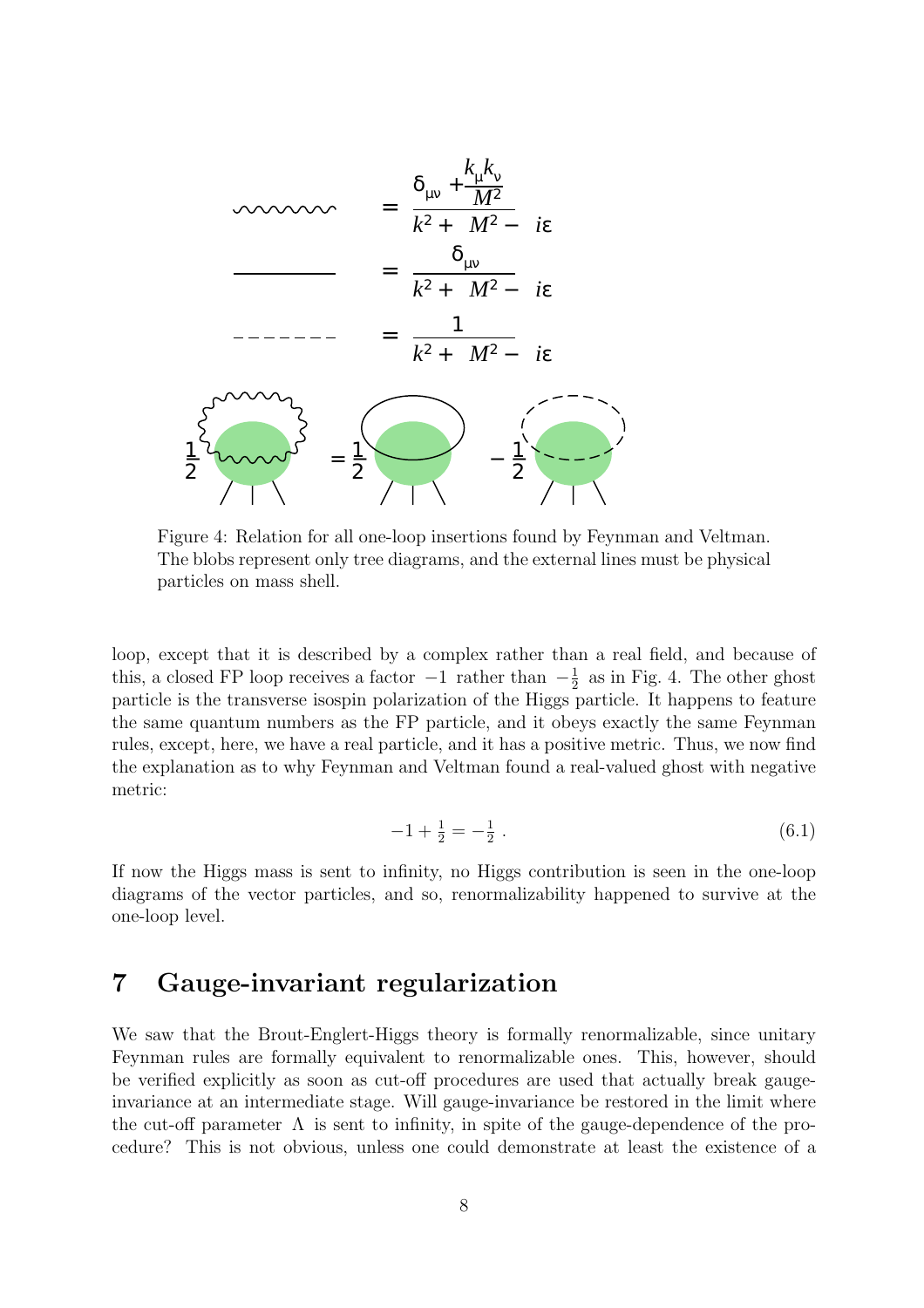procedure that does respect gauge-invariance. The road towards finding such a procedure contains many dead alleys that all had to be explored.

First, it was noted that, at least the fermions in the theory can be regularized. We simply employ the same method as the one used by Pauli and Villars[1], see Eqs.  $(3.12)$ and  $(3.13)$ . This implies that the internal fermion lines cannot cause any problems<sup>3</sup>. However, the Yang-Mills bosons also couple to themselves. How do we regularize a diagram containing loops of vector lines? Our next step was now as follows.[9] Observe that Yang-Mills theory is also gauge-invariant in n dimensions, where  $n$  can be any integer bigger (or smaller) than 4. Let us replace the coordinates  $x^{\mu}$  by multi-dimensional vectors,  $(x^{0,\dots,3}, x^5, x^6, \dots)$ . Then the vector fields  $A_\mu$  are also *n*-component vectors,  $(A_{\mu}^{a}, A_{5}^{a}, A_{6}^{a}, \cdots)$ , and when we sum over its components we have to remember that  $\mu_{\mu} \delta^{\mu}_{\mu} \to n$ . Consider now all diagrams with exactly one closed loop of vector particles. Let us take  $n = 5$ . It turned out that all properties of the diagrams that we need, such as the largest-time equation, Fig.  $3 b$ ) and the Slavnov-Taylor identities (see Section 8), continue to hold if we keep the  $5<sup>th</sup>$  component of the momentum k running around in the loop, fixed [9]. We take the contributions where  $k_5 = m_i$ , at weight  $e_i$ , and treat these diagrams as regulator diagrams just as in the Pauli-Villars method, Eqs. (3.12) and (3.13).

To prove that this procedure is gauge-invariant is not trivial, but it turns out that nowhere one actually needs to integrate over the  $5<sup>th</sup>$  component of the momentum. This is why we can keep  $k_5$  fixed and use diagrams with different, large values of  $k_5$  as regulators. However, only in one-loop diagrams (or diagrams with non-overlapping loops), one can keep one single value for  $k_5$ . In diagrams with overlapping loops, gauge-invariance does link internal lines with momentum  $k<sub>5</sub>$  to other diagrams where the fifth component is  $2k_5$ ,  $3k_5$ , etc. Thus, for multi-loop diagrams, a more clever technique was called for. We tried to go to 6, 7, or more dimensions, but in vain<sup>4</sup>.

The transition to a non-integral number of dimensions[10] was, in a sense, the last straw. If you have only  $\varepsilon$  extra dimensions, with  $\varepsilon$  very close to zero, then the amplitudes should hardly change. Yet, the expressions for integrals in divergent diagrams do change dramatically. The general formula for a typical integral in a one-loop diagram in  $n$ dimensions (for simplicity in Euclidean space) is

$$
\int d^{n}k \frac{(k^{2})^{p}}{(k^{2}+m^{2})^{q}} = \pi^{n/2}m^{2p+n-2q}\frac{\Gamma(q-p-\frac{n}{2})\Gamma(p+\frac{n}{2})}{\Gamma(q)\Gamma(\frac{n}{2})},
$$
\n(7.1)

where  $\Gamma(x)$  is Euler's gamma function. This integral actually only converges when the entries of all gamma functions are positive. If  $p \geq q + n/2$ , the integral is divergent, hence meaningless. But the gamma function is only infinite if this quantity is exactly integral, see Fig. 5; any tiny deviation from that would make the expression finite. Could this not be used?

Indeed, this had been used. If the propagator is replaced by a slightly different power

<sup>&</sup>lt;sup>3</sup>unless *chirality* is an issue, see the last paragraph of this section.

<sup>4</sup>Nevertheless, one author wrote a book where the use of finite extra dimensions was re-invented, but without valid proofs; we claim that this cannot be done.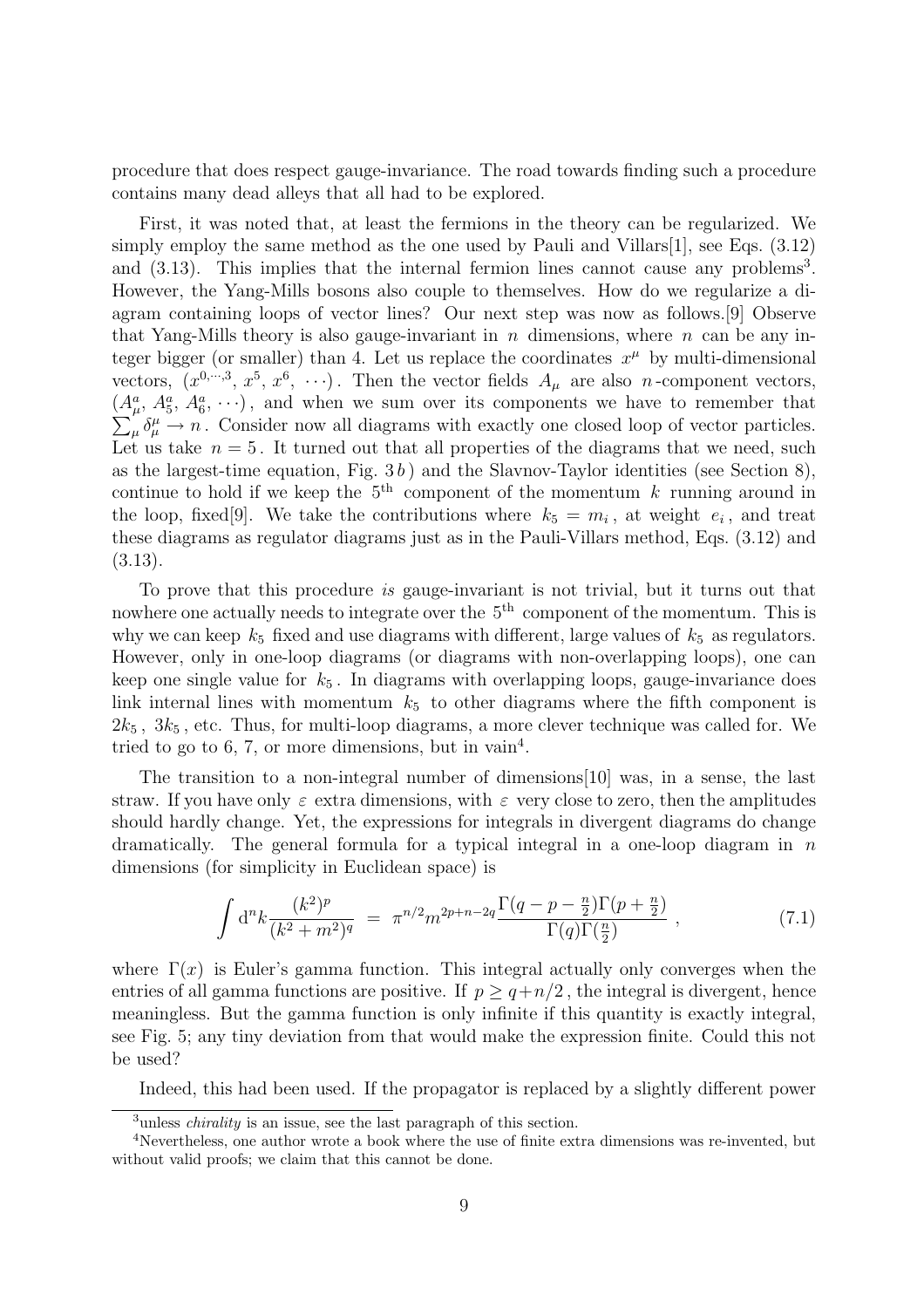

Figure 5: Euler's Γ -function.

of  $k^2 + m^2$ , say,  $q = 1 + \varepsilon$ , the expression would be finite. This, however, could be seen to violate gauge-invariance, an essential property of the theory. Strangely enough, the only modification of the theory that did not appear to violate any such basic principle, is a replacement of the number of dimensions, n, by a non-integer, such as  $4 - \varepsilon$ . In particular, the theory would retain gauge-invariance and unitarity, if all divergent integrals were evaluated using the gamma functions of Eq. (7.1). Now, when the limit  $n \to 4$  is taken, the poles of the gamma functions are hit (see Fig. 5), reflecting the original divergence. All that needed to be done now is allow these poles to be cancelled by allowing the 'bare parameters' such as coupling strengths and masses to have poles of the form  $(n-4)^{-L}$  that cancel these effects, where L is the number of overlapping loops. It is exactly the renormalizable theories where such procedures work. We now had a gauge-invariant regulator scheme that would work flawlessly for diagrams with any number of overlapping loops in them. It was called dimensional regularization, to be followed by dimensional renormalization.

One barrier still remained: in a theory with chiral symmetry, the completely antisymmetric tensor  $\varepsilon_{\mu\nu\kappa\lambda}$  would occur; for instance, this tensor appears in the definition of the Dirac matrix  $\gamma_5$ . It can only be used when the number of dimensions is exactly 4. Thus, chiral symmetry would be violated by dimensional renormalization. This actually was unavoidable; we knew that chiral symmetry in gauge theories is offset by an anomaly, called the 'Adler-Bell-Jackiw anomaly'.[11] Some theories do have chirality but the Adler-Bell-Jackiw anomaly happens to cancel out. To regularize such theories, special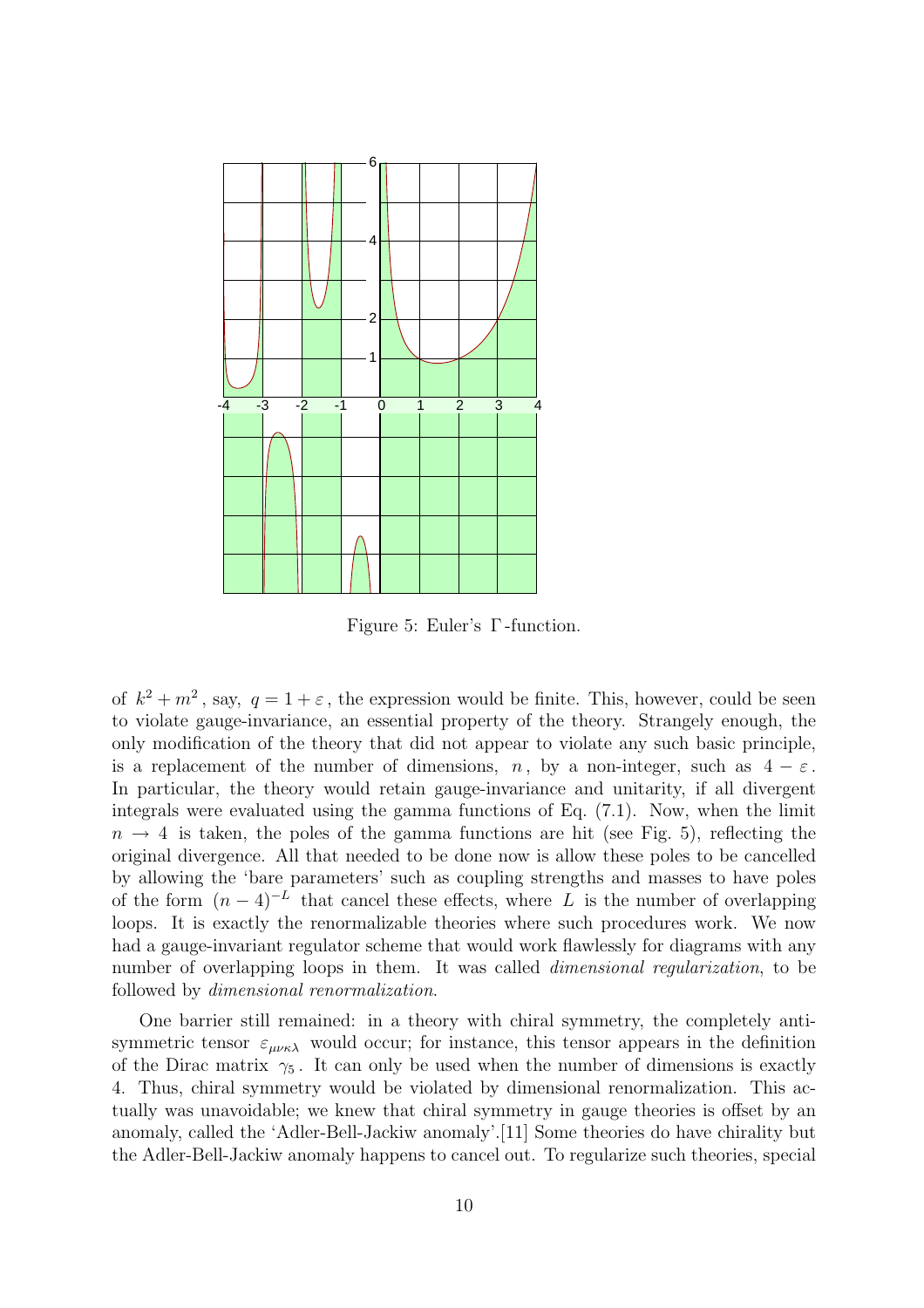tricks had to be devised. This was important to do; the Standard Model belongs to this class.

## 8 Proofs

To verify that the required counter terms could all be provided by simply absorbing the poles in the bare parameters of the theory required mathematical proofs. The most natural way to provide such a proof would be to associate the required mathematical properties with a *symmetry*. In the early days, however, no such symmetry could be identified. Symmetry groups are characterized by generators obeying commutation rules, but here, we were dealing with Faddeev Popov ghosts obeying anti-commutator rules. It did not cross our minds that symmetries might exist between fermionic and bosonic fields, and that these symmetries indeed are controlled by anticommutators. So, we derived identities relating different diagrams that only later would be recognized as expressions of Becchi-Rouet-Stora-Tyutin symmetry[12].



Figure 6: Top: identity between propagators and vertices; the double line refers to an auxiliary vertex as described in Ref [9]. Below: identity between ghost diagrams requiring the Jacobi identity (8.1).

This is why we used the only method known at the time: combinatorial relations between Feynman diagrams. Due to gauge-invariance, the vertices and the propagators are related. Inside a diagram, we could use identities such as the ones depicted in Fig. 6. Repeating this at all ghost vertices, one ends up at spots where ghosts couple to ghosts. There, the Jacobi identity

$$
f_{aib}f_{bjk} + f_{bjb}f_{bki} + f_{akb}f_{bij} = 0 , \qquad (8.1)
$$

is needed, to show that the diagrams obey a special simple relation. Here,  $f_{abc}$  are the structure constants of the local gauge group (see Eq. (4.1)). The relation we found was generalized by Slavnov $[13]$  and Taylor $[14]$  for diagrams with external lines off mass shell. these relations are now called Slavnov-Taylor identities.

At the time, we needed only our own, on mass shell identities, to prove that the renormalized theory is gauge-invariant and unitary, and we avoided off-mass-shell expressions because they would require new loop diagrams to be renormalized, which would complicate matters. However, when regarding these identities as symptoms of a symmetry,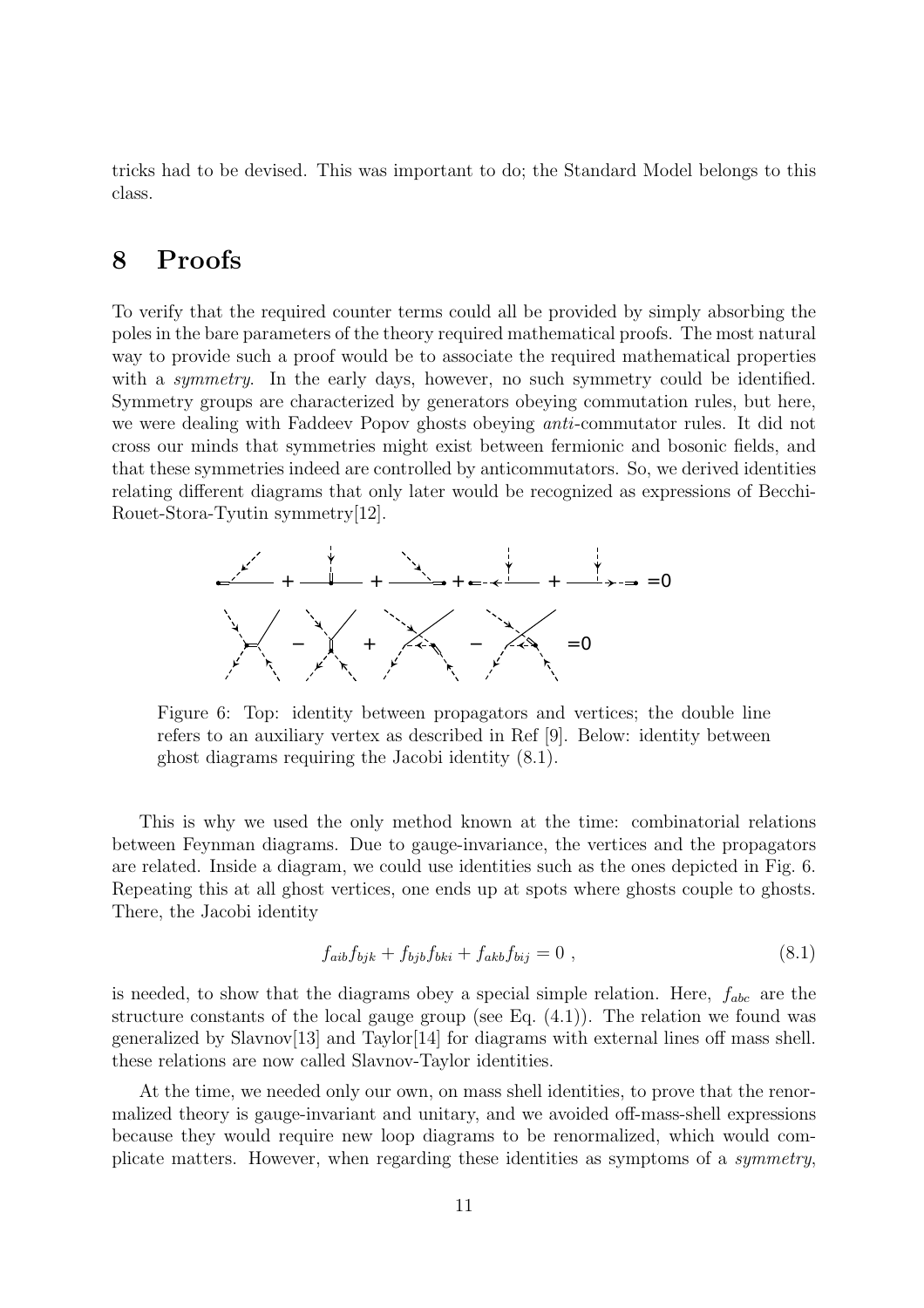the off-shell expressions are useful. It is these identities that inspired Becchi, Rouet and Stora[12] to describe their symmetry.

## 9 BRST symmetry

Today, we no longer need to perform manipulations relating diagrams. We can take our refuge in symmetry considerations, which indeed are time saving and more fool proof. What BRST discovered was that, *after* fixing the gauge constraint, local gauge invariance is replaced by a global symmetry. The reason why it was not found earlier is that it is a super-symmetry, requiring anticommuting generators rather than commuting ones, since it is the fermionic ghost field that is transformed into the bosonic field variables and back. If we write the action as

$$
S = \int d^4x \mathcal{L}(x) , \quad \text{where} \tag{9.1}
$$

$$
\mathcal{L} = \mathcal{L}^{\text{inv}} + \lambda^{a}(x)C^{a}(A,x) + \overline{\eta}^{a}(x)\frac{\partial C^{a}(x)}{\partial \Lambda^{b}(x')} \eta^{b}(x'), \qquad (9.2)
$$

then the Lagrange multiplier field  $\lambda^a(x)$  forces the gauge condition  $C^a(x) = 0$ , where  $C<sup>a</sup>$  depends on the fields A in such a way that gauge transformations can transform this quantity to zero. The last term contains the ghost fields  $\eta(x)$  and its conjugate  $\overline{\eta}(x)$ , which are required to interact as dictated by the way  $C<sup>a</sup>(x)$  depends on an infinitesimal gauge transformation generated by the gauge generator  $\Lambda^b(x')$ . BRST found that this lagrangian is invariant under the following (infinitesimal) super-transformation:

$$
\delta A^{a}(x) = \overline{\varepsilon} \frac{\partial A^{a}(x)}{\partial \Lambda^{b}(x')} \eta^{b}(x') ;
$$
  
\n
$$
\delta \eta^{a}(x) = \frac{1}{2} \overline{\varepsilon} f^{abc} \eta^{b}(x) \eta^{c}(x) ;
$$
  
\n
$$
\delta \overline{\eta}^{a}(x) = -\overline{\varepsilon} \lambda^{a}(x) ;
$$
  
\n
$$
\delta \lambda^{a}(x) = 0 .
$$
\n(9.3)

Here,  $\bar{\varepsilon}$  is the (anticommuting) generator of the infinitesimal super-transformation. To prove this invariance, the same Jacobi identity (8.1) is needed, and the relations among the diagrams that one derives from this invariance are exactly the ones we derived by our combinatorial methods. These relations are needed in order to prove that the required renormalization counter terms can all be attributed to mass- and coupling constant renormalizations, and/or field rescalings. The theory we obtained provides for a unitary scattering matrix.

#### 10 Conclusion

The choice of Yang-Mills fields to describe the weak force was inspired by experimental observations. They forced us to investigate the most general field theories that still obey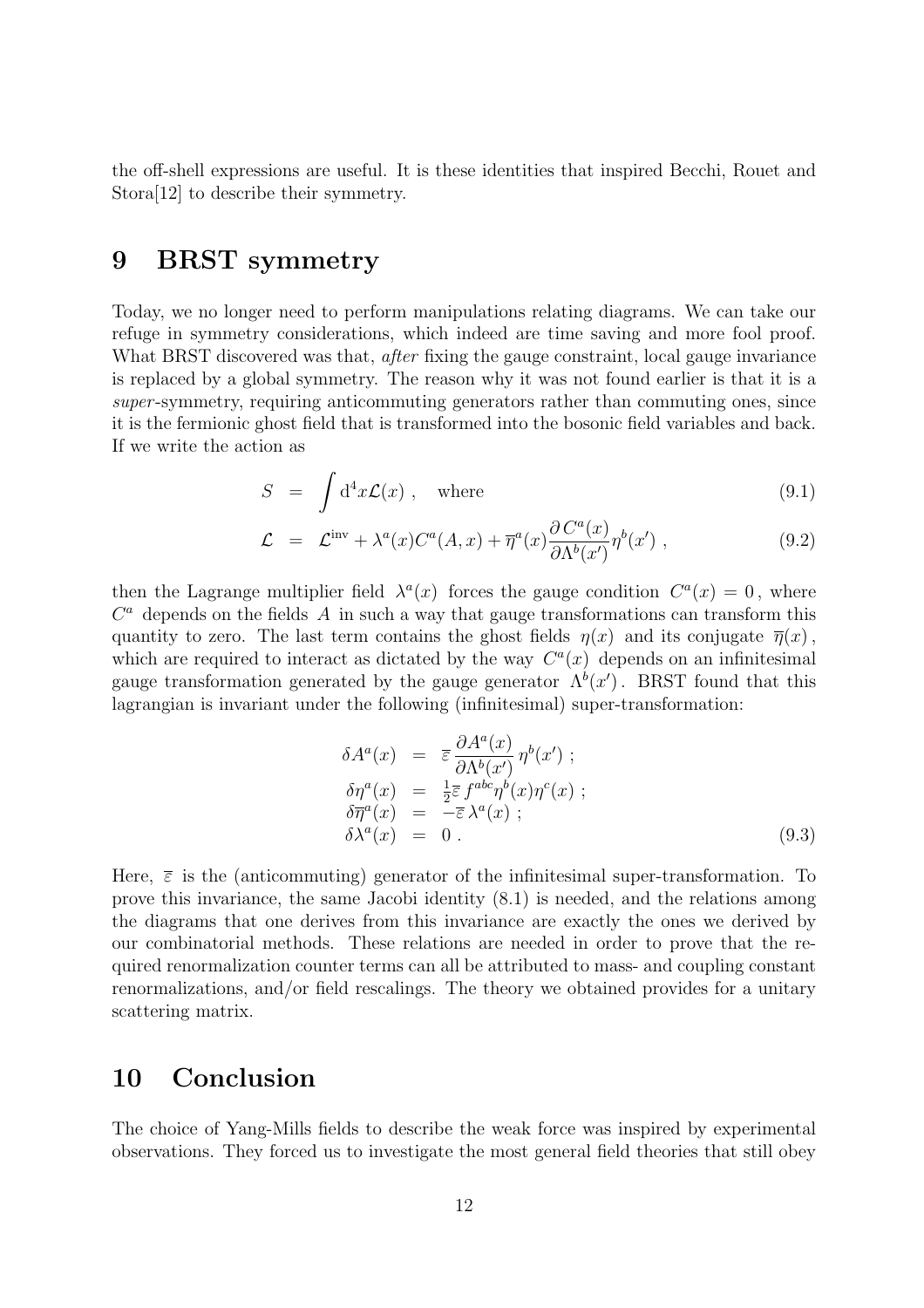the requirement of renormalizability. The original skepticism appeared to be justified at first, but gradually gave way to enthusiasm. Infinite counter terms should not scare us; when treated with caution, we not only obtain theories with a high predictive power, but we can also understand how to interpret them. There is no question of sweeping any of the difficulties under the rug. We do encounter the well-known Adler-Bell-Jackiw anomalies, which can only be admitted if they are arranged to cancel out for all currents to which gauge fields are coupled.

The original results and proofs appeared to be quite technical, and were difficult to grasp by many, but later much more elegant formalisms were invented, and today, gauge theories are routine. Today, quantized string theories appear to be technically complicated and difficult to interpret. Their fate in the near future could be similar to what happened to the gauge theories.

# References

- [1] W. Pauli and F. Villars, Rev. Mod. Phys. 21 (1949) 434.
- [2] G. 't Hooft and M. Veltman, "DIAGRAMMAR", CERN Report 73/9 (1973), reprinted in "Particle Interactions at Very High Energies", Nato Adv. Study Inst. Series, Sect. B, vol. 4b, p. 17.
- [3] R.P. Feynman, Acta Phys. Polonica 24 (1963) 697.
- [4] M. Veltman, Physica 29 (1963) 186, id., Nucl. Phys. B7 (1968) 637; J. Reiff and M. Veltman, Nucl. Phys. B13 (1969) 545; M. Veltman, Nucl. Phys. B21 (1970) 288.
- [5] B.S. DeWitt, *Phys. Rev. Lett.* **12** (1964) 742.
- [6] F. Englert and R. Brout, Phys. Rev. Lett. 13 (1964) 321.
- [7] P.W. Higgs, Phys. Lett. 12 (1964) 132; Phys. Rev. Lett. 13 (1964) 508; Phys. Rev. 145 (1966) 1156.
- [8] L.D. Faddeev and V.N. Popov, *Phys. Lett.* **25B** (1967) 29.
- [9] G. 't Hooft, Nucl. Phys. B33 (1971) 173.
- [10] G. 't Hooft and M. Veltman, Nucl. Phys. B44 (1972) 189; C.G. Bollini and J.J. Giambiagi, Phys. Lett. 40B (1972) 566; J.F. Ashmore, Nouvo Cimento Letters 4 (1972) 289.
- [11] S.L. Adler, Phys. Rev. 177 (1969) 2426; J.S. Bell and R. Jackiw, Nuovo Cim. 60A (1969) 47; S.L. Adler and W.A. Bardeen, Phys. Rev. 182 (1969) 1517; W.A. Bardeen, Phys. Rev. 184 (1969) 1848.